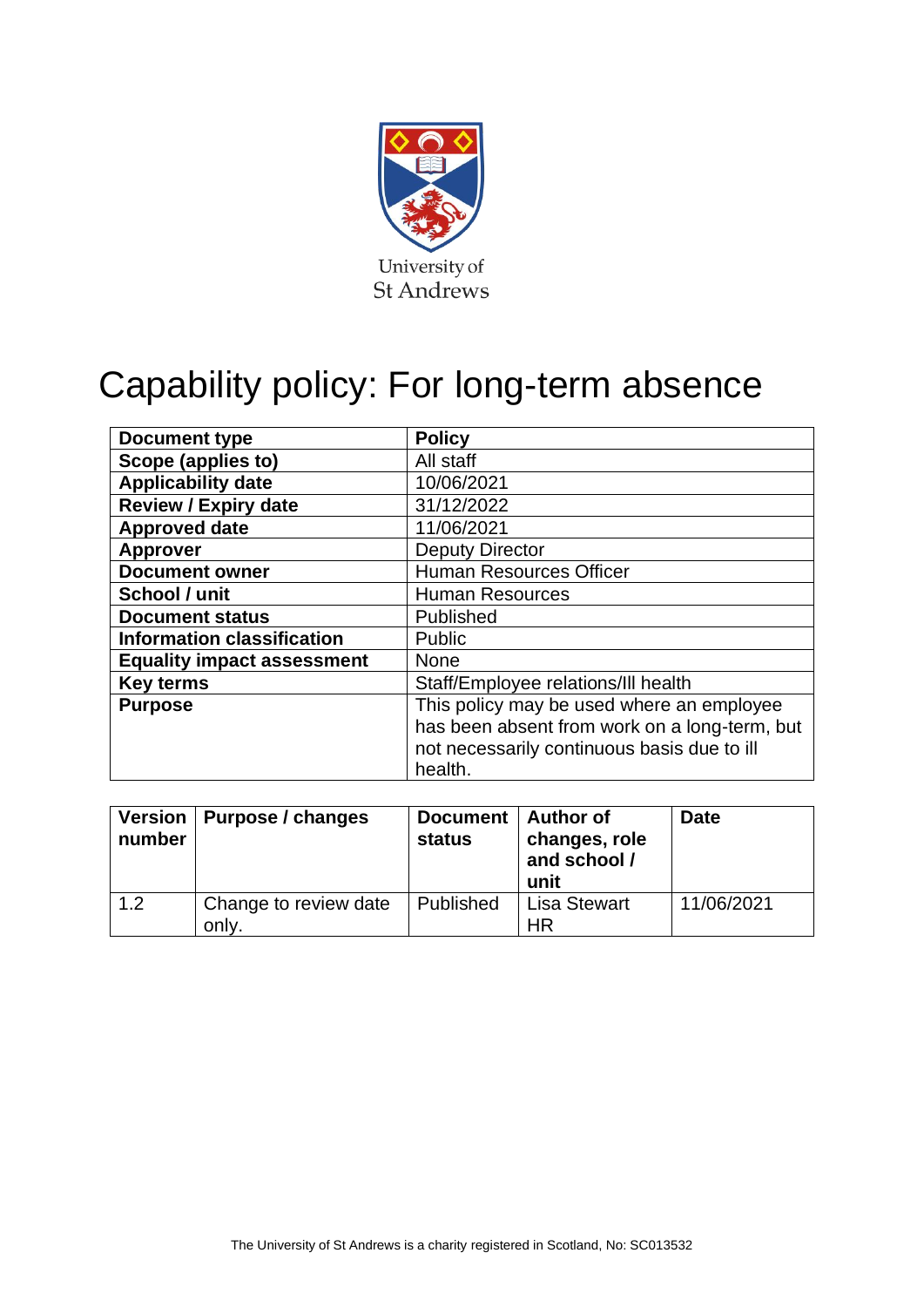## **Table of contents**

| $\mathbf{1}$ . | Introduction          | 3 |
|----------------|-----------------------|---|
| 2.             | General principles    | 3 |
| 3.             | III health retirement | 3 |
| 4.             | Procedures            | 3 |
| 5.             | Appeals               | 5 |
|                |                       |   |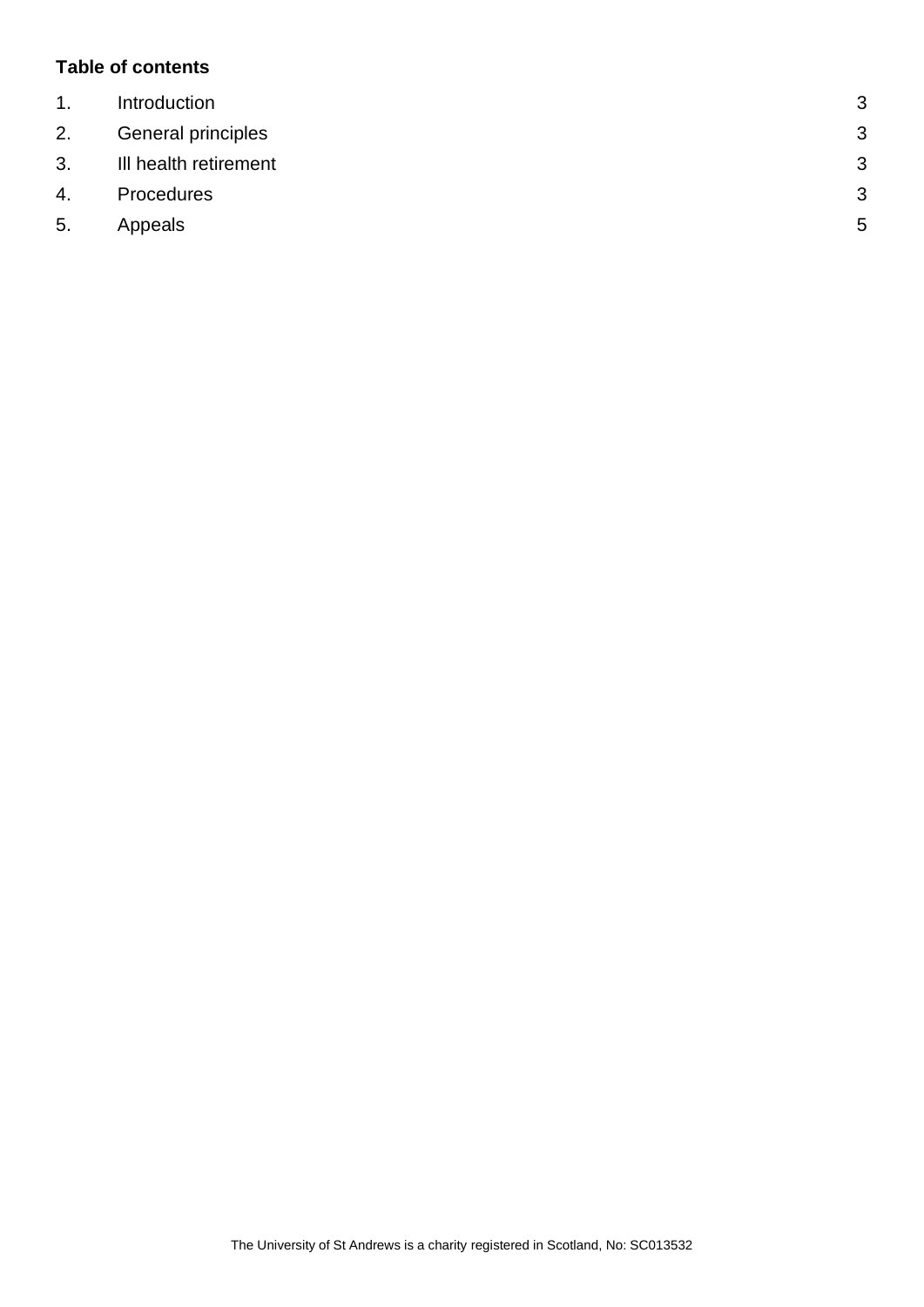## <span id="page-2-0"></span>**1. Introduction**

1.1 The following policy may be followed where an employee has been absent from work on a long-term, but not necessarily continuous basis due to ill health. Its purpose is to ensure that the University gives the employee full encouragement and assistance in relation to their return to work. Where appropriate, the University will consider redeployment, retraining, and workplace adjustments. If these prove impracticable or unsuccessful, the University may consider termination of employment as an outcome.  

## <span id="page-2-1"></span>**2. General principles**

- 2.1 The University will endeavour to maintain regular contact with the employee throughout the period of absence (unless medical evidence indicates that such contact may be harmful to the employee).
- 2.2 The University will normally refer all employees to [Occupational Health](https://www.st-andrews.ac.uk/ehss/occupationalhealth/) after an absence period of 21 calendar days or more, as outlined in the [sickness absence policy.](https://www.st-andrews.ac.uk/policy/staff-annual-leave-and-other-absence-ill-health/internal/sickness-absence-policy.pdf)
- 2.3 The employee has a responsibility to ensure that, as outlined in the sickness absence [policy,](https://www.st-andrews.ac.uk/policy/staff-annual-leave-and-other-absence-ill-health/internal/sickness-absence-policy.pdf) the University is kept fully informed during the absence.
- 2.4 If not already known, the University will ascertain the reason for the absence from the employee (by way of an informal meeting with the employee, if possible). If the employee is absent, this meeting may need to take place at the employee's home or other location at a time and date convenient to the employee.
- 2.5 This document is a statement of the University's policy and procedure and does not form part of any contract of employment or otherwise have contractual effect. The University reserves the right, with the agreement of all the parties involved, to make practical/operational changes to these documented procedures to suit individual case requirements or changes in legislation.

#### <span id="page-2-2"></span>**3. Ill health retirement**

3.1 It is usual practice for the University to explore the possibility of ill health retirement with the employee prior to implementing any other termination of employment on grounds of capability.  Ill health retirement is always subject to the rules of the relevant pension scheme.

#### <span id="page-2-3"></span>**4. Procedures**

#### **4.1 Medical reports**

- 4.1.1 The University will consider the evidence available as to whether improvement in the employee's medical condition is likely, by seeking consent from the employee to:
	- Contact the employee's GP or Specialist; and/or;
	- Obtain a report from the University's own doctor or an independent Occupational Health Consultant.
- 4.1.2 The employee will be informed of their rights under the Access to Medical Reports Act if the University requests a report from the employee's GP. Application for a GP's report will only be made with the employee's permission.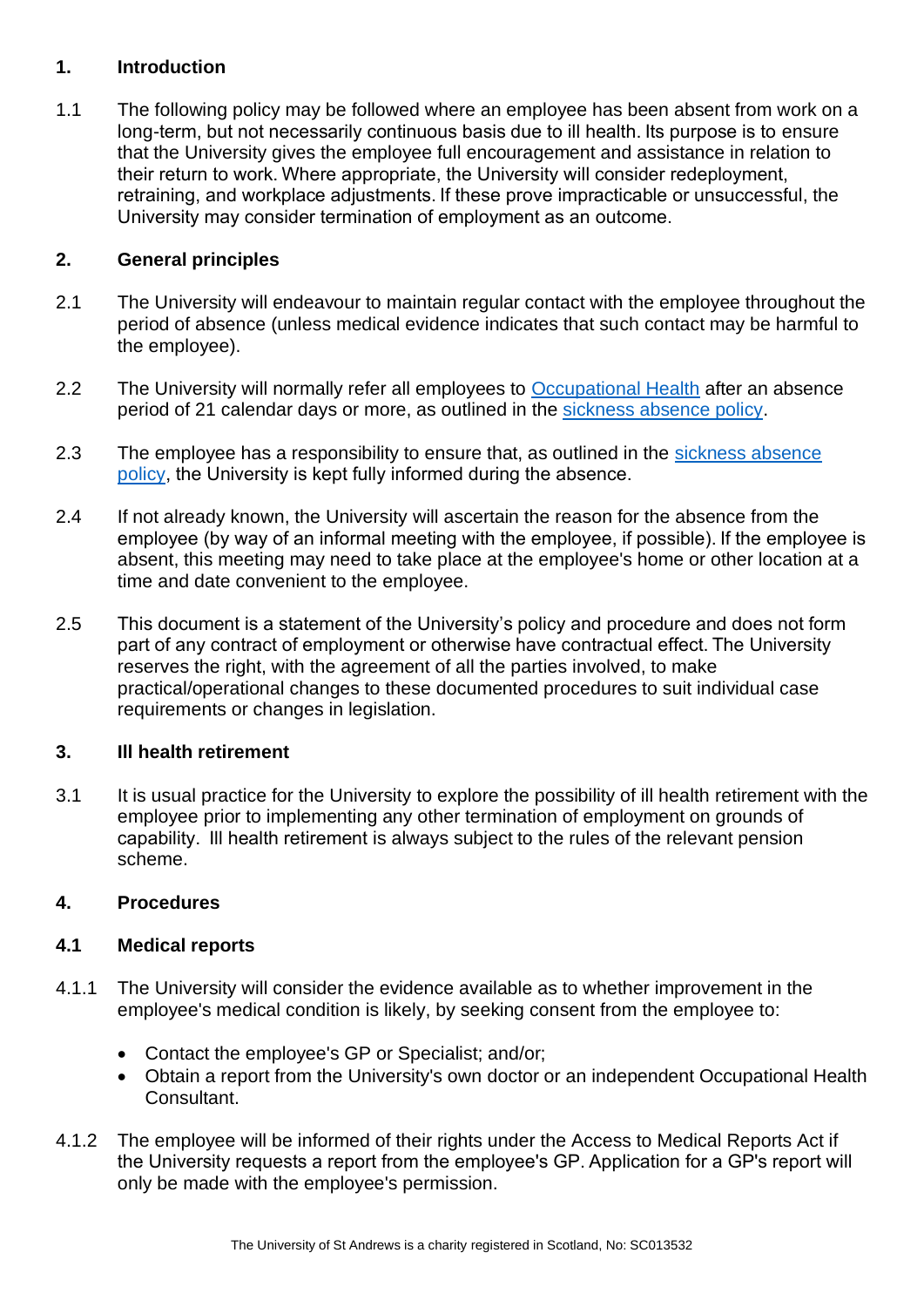- 4.1.3 In the event that the employee does not provide the information sought or refuses to grant permission, the University will proceed on the basis of the information that it does have.
- 4.1.4 Where a medical report has been obtained, the University will consider any recommendations in in relation to actions that may be taken to support the employee in his or her return to work.
- 4.1.5 The University will endeavour to meet with the employee to discuss the terms of the medical report obtained, any recommendations therein, whether any measures can be taken by the University to assist the employee in returning to work and the employee's own view on the situation.

# **4.2 Invitation to capability meeting**

- 4.2.1 If the University considers that potentially the employee is unlikely to return to their role or a suitable alternative role within a reasonable time, then it may convene a capability meeting. The employee will receive advance written notice of a capability meeting from the University. The notice letter will:
	- set out the date, time and place of the meeting;
	- set out the reasons for holding the meeting and what is to be discussed at the meeting, in sufficient detail to enable the employee to respond appropriately;
	- advise of the employee's right to be accompanied by a colleague or trade union representative;
	- provide copies of any other supporting evidence on which the University intends to rely; and
	- notify the employee that a potential outcome of the meeting may be termination of employment on the grounds of ill health capability.

# **4.3 Capability meeting**

- 4.3.1 A capability meeting will normally be convened within 4 weeks of the employee receiving the notice of the meeting and accompanying papers.  No decision will be made as to whether any capability action is to be taken or the nature of any capability action to be taken before the meeting takes place.
- 4.3.2 Where possible, the meeting will usually be chaired by the Head of School/Unit unless previously involved in the case or a reasonable or substantive objection to this is raised, and another senior member of a different School/Unit, who will serve as a panel member (the "Panel").  A member of Human Resources will be in attendance.
- 4.3.3 At the meeting, the Panel will consider the matter fully, including the recommendations made in the medical report or associated paperwork and considerations in relation to whether:
	- any recommended adjustments are viable within a reasonable time frame;
	- there is a possibility of suitable alternative roles/duties;
	- a further medical report is necessary; and
	- termination of employment is an appropriate outcome.
- 4.3.4 In taking a decision as to what action may be taken in relation to the employee's absence, the University will consider the: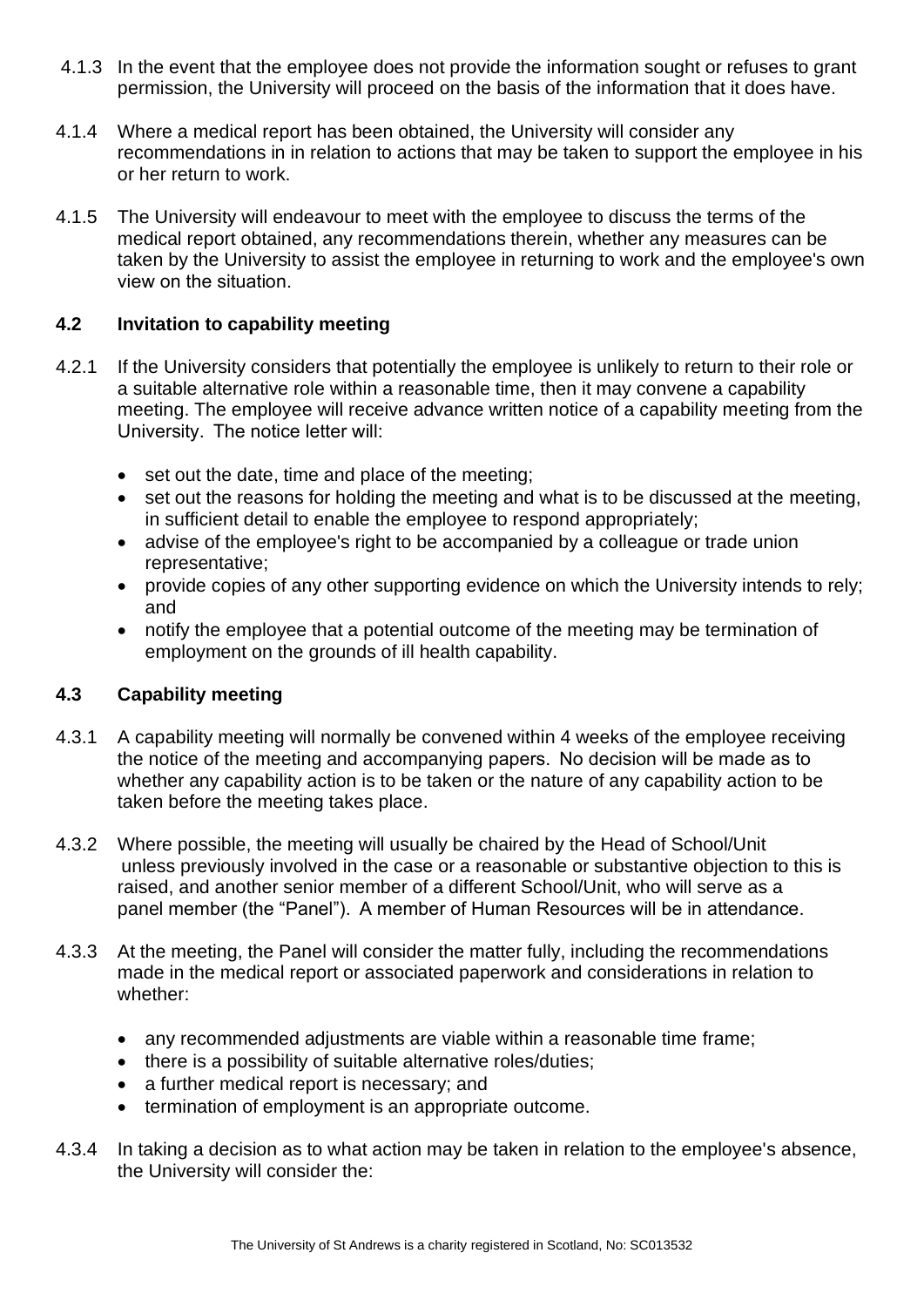- nature of the illness and prognosis from the evidence available;
- effect of continued absence on the efficient service delivery and impact on the School/Unit;
- employee's representations on the situation.
- 4.3.5 Employees are entitled to be accompanied at any formal hearing (including any appeal hearing) by a work colleague or trade union representative. The person accompanying the employee is entitled to advise the employee, address the hearing and ask questions but not to answer questions on the employee's behalf.

#### **4.4 Outcome**

- 4.4.1 Written notification of the outcome of the hearing will be sent to the employee within 7 working days of the hearing. The letter will inform the employee of:
	- any proposed action to be taken by the employee;
	- any action to be taken by the University; and
	- the right of appeal.
- 4.4.2 A potential outcome of the capability meeting may be termination of employment on the grounds of capability.

#### <span id="page-4-0"></span>**5. Appeals**

- 5.1 The employee is entitled to appeal the decision of the Panel and any appeal should be submitted to the Director of Human Resources within 10 working days of receipt of the written confirmation of the action. Consideration may be given to extending this time period on submission of mitigating circumstances to the Director of Human Resources.  The employee should specify the grounds for the appeal against the action taken.
- 5.2 The Appeal Panel will consist of
	- A University representative (the "Appeal Chair") who has not previously been involved in the case or in the case of an academic, an external person drawn from a panel appointed by the Court following consultation with the recognised Trade Unions, which may include Non-Executive members of Court;
	- A manager from outwith the School/Unit and with no previous involvement in the case;
	- In addition, although it is not a requirement, a TU representative from one of the nonrepresented unions (i.e. not recognised as representing the staff group of the employee) will normally be asked to sit on the panel.  This TU representative will be a full panel member.
	- A member of Human Resources will be in attendance.
- 5.3 The employee is entitled to be accompanied at the appeal by a colleague or trade union representative.
- 5.4 The appeal panel may:
	- uphold the original decision; or
	- annul the original decision; or
	- uphold the original decision in whole or in part but substitute an alternative action.